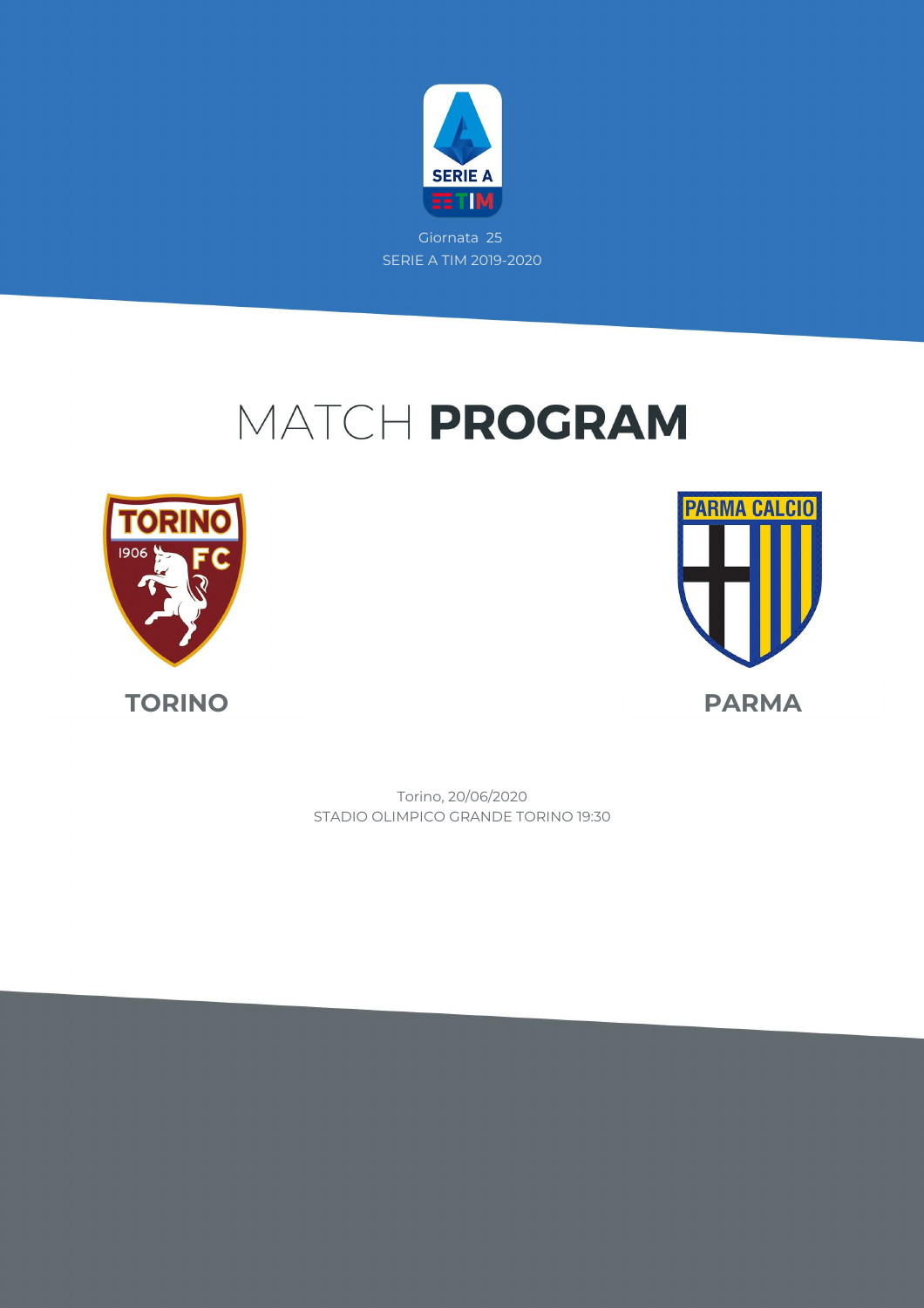



**SERIE A ETM** 

#### **TORINO** vs PARMA

STADIO OLIMPICO GRANDE TORINO 19:30 Torino, 20/06/2020



### **RISULTATI STAGIONALI**

| <b>TOTALI</b>         | PTI        | <b>GIOC</b> | <b>VINTE</b> | <b>NULLE</b> | <b>PERSE</b> | <b>GF</b> | GS        | <b>DIFF.RETI</b>            |
|-----------------------|------------|-------------|--------------|--------------|--------------|-----------|-----------|-----------------------------|
| <b>TORINO</b>         | 27         | 25          | 8            | 3            | 14           | 28        | 45        | $-17$                       |
| <b>PARMA</b>          | 35         | 25          | 10           | 6            | 10           | 32        | 31        | $+1$                        |
| <b>CASA/TRASFERTA</b> | <b>PTI</b> | <b>GIOC</b> | <b>VINTE</b> | <b>NULLE</b> | <b>PERSE</b> | <b>GF</b> | <b>GS</b> | <b>MEDIA</b><br><b>GOAL</b> |
| <b>TORINO</b>         | 14         | 12          | 4            | 2            | 6            | 11        | 22        | 0.9                         |
| <b>PARMA</b>          | 16         | 12          | 4            | 4            | 4            | 15        | 19        | 1.3                         |

### **ULTIMI PRECEDENTI**

| 2019-20 6 \ G  | <b>PARMA</b>                                                                | <b>TORINO</b>                                                   |         |
|----------------|-----------------------------------------------------------------------------|-----------------------------------------------------------------|---------|
| 30/09/2019     | 2'(1°T) D. KULUSEVSKI, 48'(1°T) A. CORNELIUS, 43'(2°T)<br><b>R. INGLESE</b> | 12'(1°T) C. ANSALDI, 43'(1°T) A. BELOTTI                        | $3 - 2$ |
| 2018-19 31^ G  | <b>PARMA</b>                                                                | <b>TORINO</b>                                                   |         |
| 06/04/2019     |                                                                             |                                                                 | $O-O$   |
| 2018-19 12 \ G | <b>TORINO</b>                                                               | <b>PARMA</b>                                                    |         |
| 10/11/2018     | 37'(1 <sup>°</sup> T) D. BASELLI                                            | 9'(1 <sup>°</sup> T) GERVINHO, 25'(1 <sup>°</sup> T) R. INGLESE | $1-2$   |
| 2014-15 28 \ G | <b>PARMA</b>                                                                | <b>TORINO</b>                                                   |         |
| 22/03/2015     |                                                                             | 18'(1°T) MAXI LOPEZ, 28'(2°T) M. BASHA                          | $0 - 2$ |
| 2014-15 9 A G  | <b>TORINO</b>                                                               | <b>PARMA</b>                                                    |         |
| 29/10/2014     | 10'(1°T) M. DARMIAN                                                         |                                                                 | $1-0$   |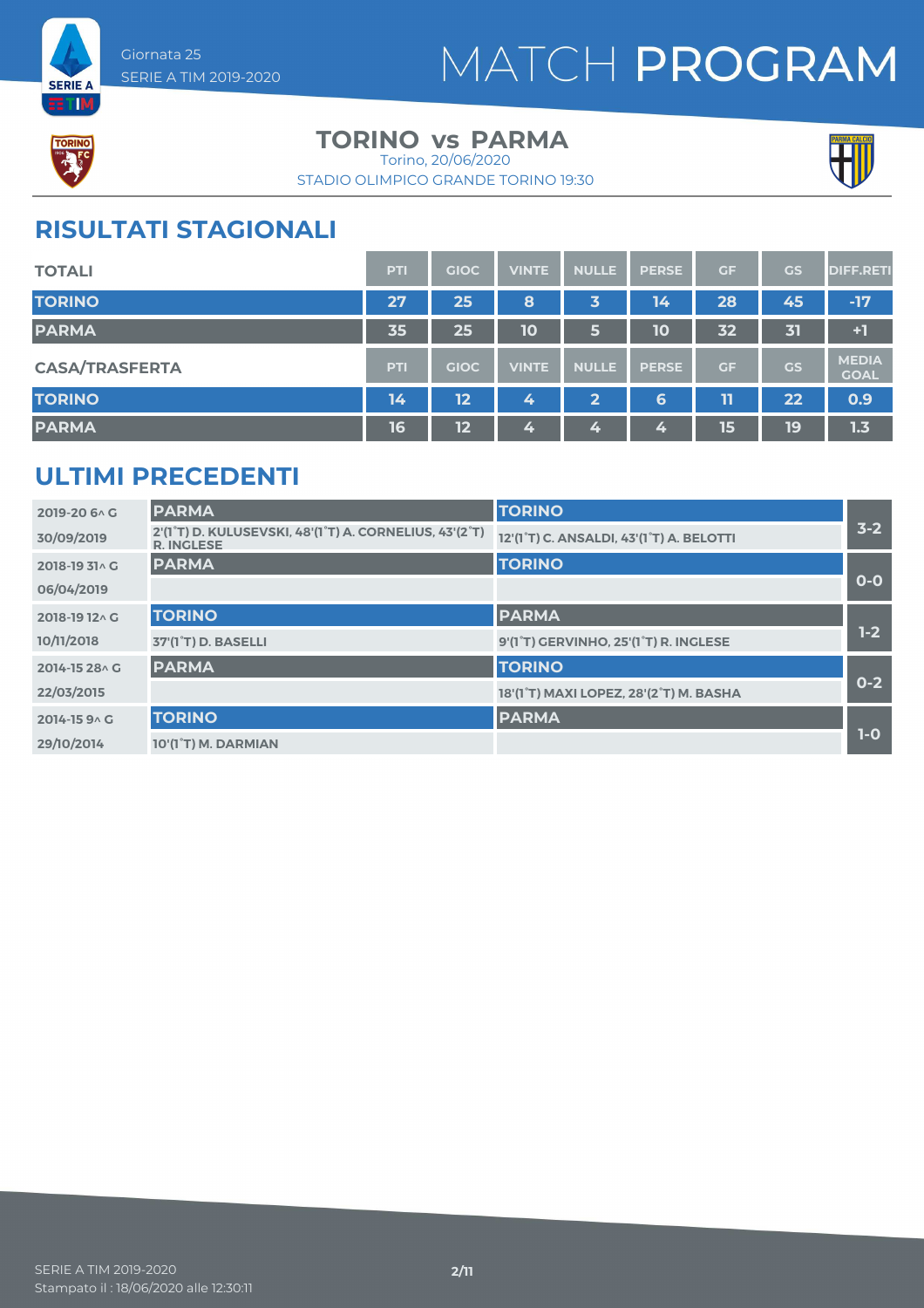



**ETIM** 

#### **TORINO** vs PARMA

Torino, 20/06/2020





### **ROSA DELLE SQUADRE**

| <b>TORINO</b>                     | PRES. A     | <b>GOL A</b>   | <b>GOL 2019-20</b> | <b>PRES. 2019-20</b> | MIN. 2019-20   |
|-----------------------------------|-------------|----------------|--------------------|----------------------|----------------|
| <b>PORTIERI</b>                   |             |                |                    |                      |                |
| <b>18 SAMIR UJKANI</b>            | 47          | 71             | $\mathbf 0$        | $\overline{0}$       | $\Omega$       |
| <b>25 ANTONIO ROSATI</b>          | 54          | 95             | $\Omega$           | $\mathbf 0$          | $\mathbf 0$    |
| <b>SALVATORE SIRIGU</b><br>39     | 167         | 226            | 45                 | 25                   | 2399           |
| <b>89 LUCA GEMELLO</b>            | $\mathbf 0$ | $\mathbf 0$    | $\mathbf 0$        | $\mathbf{O}$         | $\mathbf 0$    |
| <b>DIFENSORI</b>                  |             |                |                    |                      |                |
| 4 LYANCO                          | 29          | I.             | $\mathbf 0$        | 10                   | 716            |
| 5 ARMANDO IZZO                    | 158         | 7              | $\mathbf{I}$       | 23                   | 2178           |
| <b>15 CRISTIAN ANSALDI</b>        | 110         | 8              | 4                  | 16                   | 1246           |
| <b>17 WILFRIED STEPHANE SINGO</b> | $\Omega$    | $\Omega$       | $\mathbf 0$        | $\Omega$             | $\Omega$       |
| <b>LORENZO DE SILVESTRI</b><br>29 | 332         | 19             | 0                  | 19                   | 1635           |
| <b>30 KOFFI DJIDJI</b>            | 29          | $\mathbf 0$    | $\mathbf 0$        | 12                   | 750            |
| <b>NICOLAS NKOULOU</b><br>33.     | 92          | 4              | $\mathbf 0$        | 19                   | 1792           |
| 34 OLA AINA                       | 50          | L              | $\mathbf{O}$       | 20                   | 1547           |
| 36 BREMER                         | 19          | L              | L                  | 14                   | 1190           |
| <b>CENTROCAMPISTI</b>             |             |                |                    |                      |                |
| <b>7 SASA LUKIC</b>               | 56          | $\overline{2}$ | $\mathbf 0$        | 18                   | 1373           |
| 8 DANIELE BASELLI                 | 204         | 20             | $\mathbf 0$        | 16                   | 1347           |
| 21 ALEJANDRO BERENGUER            | 70          | 8              | 5                  | 17                   | 1151           |
| 23 SOUALIHO MEITE'                | 56          | $\overline{2}$ | $\mathbf 0$        | 21                   | 1252           |
| <b>80 NDARY ADOPO</b>             | L.          | $\Omega$       | $\mathbf 0$        | L.                   | $\overline{2}$ |
| <b>88 TOMAS RINCON</b>            | 183         | 8              | I.                 | 21                   | 1956           |
| <b>ATTACCANTI</b>                 |             |                |                    |                      |                |
| 9 ANDREA BELOTTI                  | 200         | 78             | 9                  | 23                   | 2039           |
| <b>11 SIMONE ZAZA</b>             | 132         | 32             | 3                  | 15                   | 950            |
| <b>20 SIMONE EDERA</b>            | 29          | $\overline{2}$ | L.                 | 6                    | 143            |
| 22 VINCENZO MILLICO               | 7           | $\Omega$       | $\mathbf 0$        | 6                    | 144            |
| <b>24 SIMONE VERDI</b>            | 144         | 24             | L                  | 22                   | 1379           |
| <b>76 AUGUSTINAS KLIMAVICIUS</b>  | $\mathbf 0$ | $\mathbf 0$    | $\mathbf 0$        | $\mathbf 0$          | $\mathbf 0$    |
| <b>STAFF TECNICO</b>              |             |                |                    |                      |                |
|                                   |             |                |                    |                      |                |

**Allenatore MORENO LONGO** 

**Diffidato**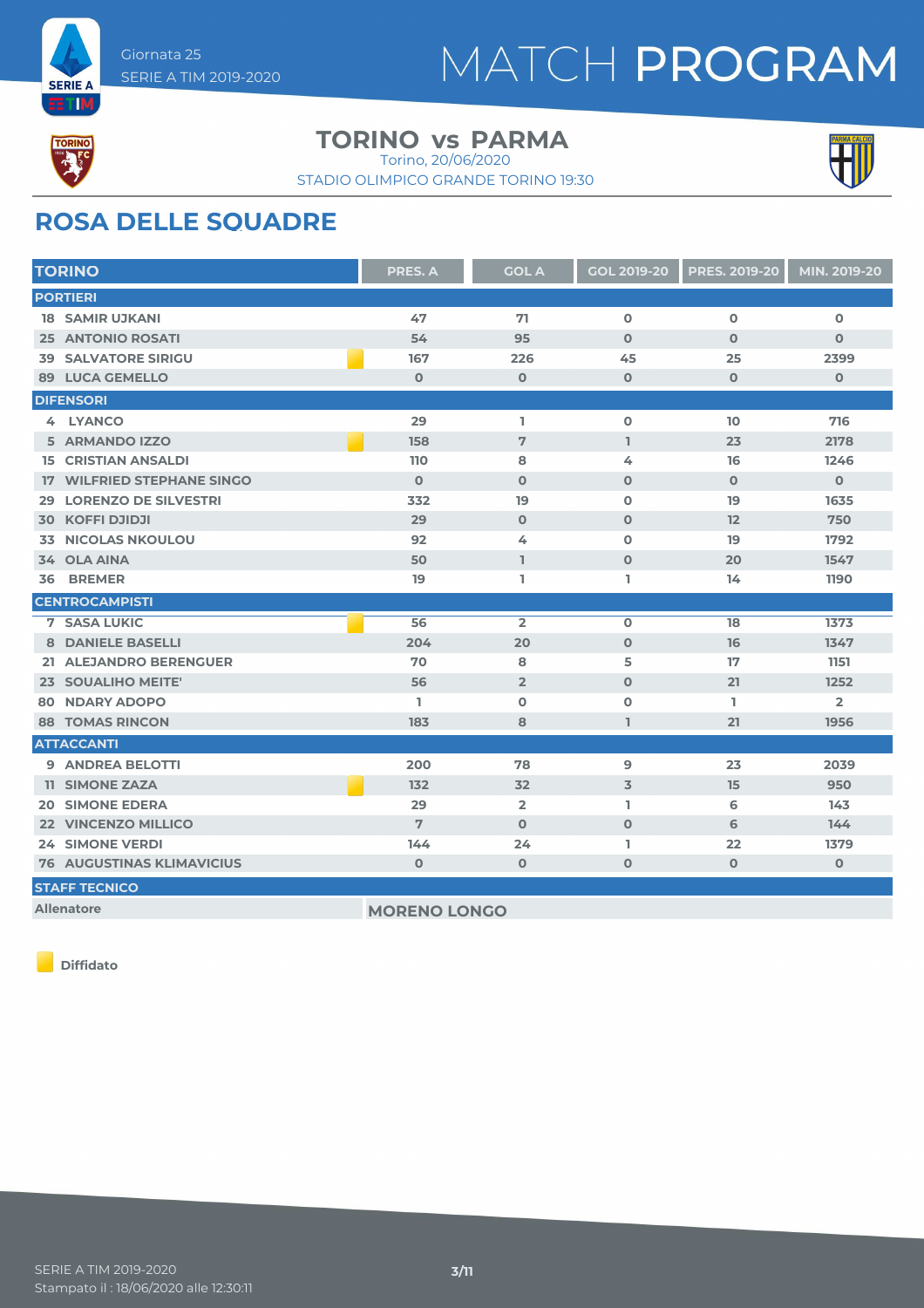# MATCH PROGRAM



**SERIE A ETIM** 

#### **TORINO** vs PARMA

Torino, 20/06/2020

STADIO OLIMPICO GRANDE TORINO 19:30



| <b>PARMA</b>                      | <b>PRES. A</b> | <b>GOL A</b>   | <b>GOL 2019-20</b> | <b>PRES. 2019-20</b> | MIN. 2019-20 |
|-----------------------------------|----------------|----------------|--------------------|----------------------|--------------|
| <b>PORTIERI</b>                   |                |                |                    |                      |              |
| 1 LUIGI SEPE                      | 91             | 123            | 27                 | 21                   | 2031         |
| <b>34 SIMONE COLOMBI</b>          | $\overline{9}$ | 14             | 4                  | 4                    | 390          |
| <b>40 EDOARDO CORVI</b>           | $\mathbf 0$    | $\mathbf 0$    | $\mathbf 0$        | $\Omega$             | $\mathbf 0$  |
| <b>92 IONUT RADU</b>              | 51             | 81             | 35                 | 17                   | 1634         |
| <b>DIFENSORI</b>                  |                |                |                    |                      |              |
| 2 SIMONE IACOPONI                 | 64             | $\overline{2}$ | $\overline{2}$     | 25                   | 2400         |
| <b>3 KASTRIOT DERMAKU</b>         | 8              | $\mathbf 0$    | $\mathbf{O}$       | 8                    | 609          |
| <b>5 VASCO REGINI</b>             | 128            | $\Omega$       | $\mathbf 0$        | 3                    | 188          |
| <b>16 VINCENT LAURINI</b>         | 108            | $\mathbf{I}$   | $\Omega$           | 7                    | 391          |
| <b>22 BRUNO ALVES</b>             | 90             | 5              | $\mathbf 0$        | 21                   | 1954         |
| <b>28 RICCARDO GAGLIOLO</b>       | 87             | $\overline{3}$ | $\overline{2}$     | 22                   | 1917         |
| <b>36 MATTEO DARMIAN</b>          | 136            | $\overline{2}$ | $\mathbf 0$        | 21                   | 1964         |
| <b>41 BOTOND BALOGH</b>           | $\Omega$       | $\Omega$       | $\Omega$           | $\Omega$             | $\mathbf 0$  |
| 97 GIUSEPPE PEZZELLA              | 58             | $\mathbf 0$    | 0                  | 15                   | 732          |
| <b>CENTROCAMPISTI</b>             |                |                |                    |                      |              |
| 8 ALBERTO GRASSI                  | 81             | 5              | I.                 | 12                   | 515          |
| 10 HERNANI                        | 23             | $\Omega$       | $\mathbf{O}$       | 23                   | 2035         |
| <b>15 GASTON BRUGMAN</b>          | 56             | L.             | 0                  | 15                   | 1017         |
| 17 ANTONINO BARILLA'              | 87             | 5              | L                  | 18                   | 1324         |
| <b>19 JASMIN KURTIC</b>           | 242            | 23             | $\overline{2}$     | 23                   | 2178         |
| 21 MATTEO SCOZZARELLA             | 36             | $\Omega$       | $\Omega$           | 11                   | 789          |
| 23 DRISSA CAMARA                  | $\mathbf 0$    | $\mathbf 0$    | 0                  | $\mathbf 0$          | $\mathbf 0$  |
| <b>33 JURAJ KUCKA</b>             | 217            | 20             | 3                  | 18                   | 1445         |
| <b>39 REDI KASA</b>               | $\mathbf 0$    | $\mathbf 0$    | $\mathbf 0$        | $\mathbf 0$          | $\mathbf 0$  |
| <b>44 DEJAN KULUSEVSKI</b>        | 26             | 5              | 5                  | 23                   | 2022         |
| <b>ATTACCANTI</b>                 |                |                |                    |                      |              |
| <b>7 YANN KARAMOH</b>             | 23             | $\overline{2}$ | L                  | 6                    | 285          |
| <b>9 ROBERTO INGLESE</b>          | 130            | 36             | $\overline{2}$     | 11                   | 640          |
| <b>11 ANDREAS CORNELIUS</b>       | 41             | 11             | 8                  | 18                   | 1117         |
| <b>20 GIANLUCA CAPRARI</b>        | 139            | 25             | 3                  | 21                   | 865          |
| <b>26 LUCA SILIGARDI</b>          | 100            | 8              | $\mathbf 0$        | 5                    | 189          |
| 27 GERVINHO                       | 120            | 33             | 5                  | 19                   | 1592         |
| <b>38 GABRIELE ARTISTICO</b>      | $\mathbf 0$    | $\mathbf 0$    | $\mathbf 0$        | $\mathbf 0$          | $\mathbf 0$  |
| <b>42 PATRICIO ALEXIS GOGLINO</b> | $\Omega$       | $\Omega$       | $\Omega$           | $\Omega$             | $\Omega$     |
| <b>88 ANDREA ADORANTE</b>         | $\mathbf 0$    | $\mathbf 0$    | $\mathbf 0$        | $\mathbf 0$          | 0            |
| 93 MATTIA SPROCATI                | 32             | $\overline{2}$ | $\hat{\mathbb{T}}$ | 16                   | 572          |
| <b>STAFF TECNICO</b>              |                |                |                    |                      |              |

**Allenatore ROBERTO D'AVERSA**

**Diffidato**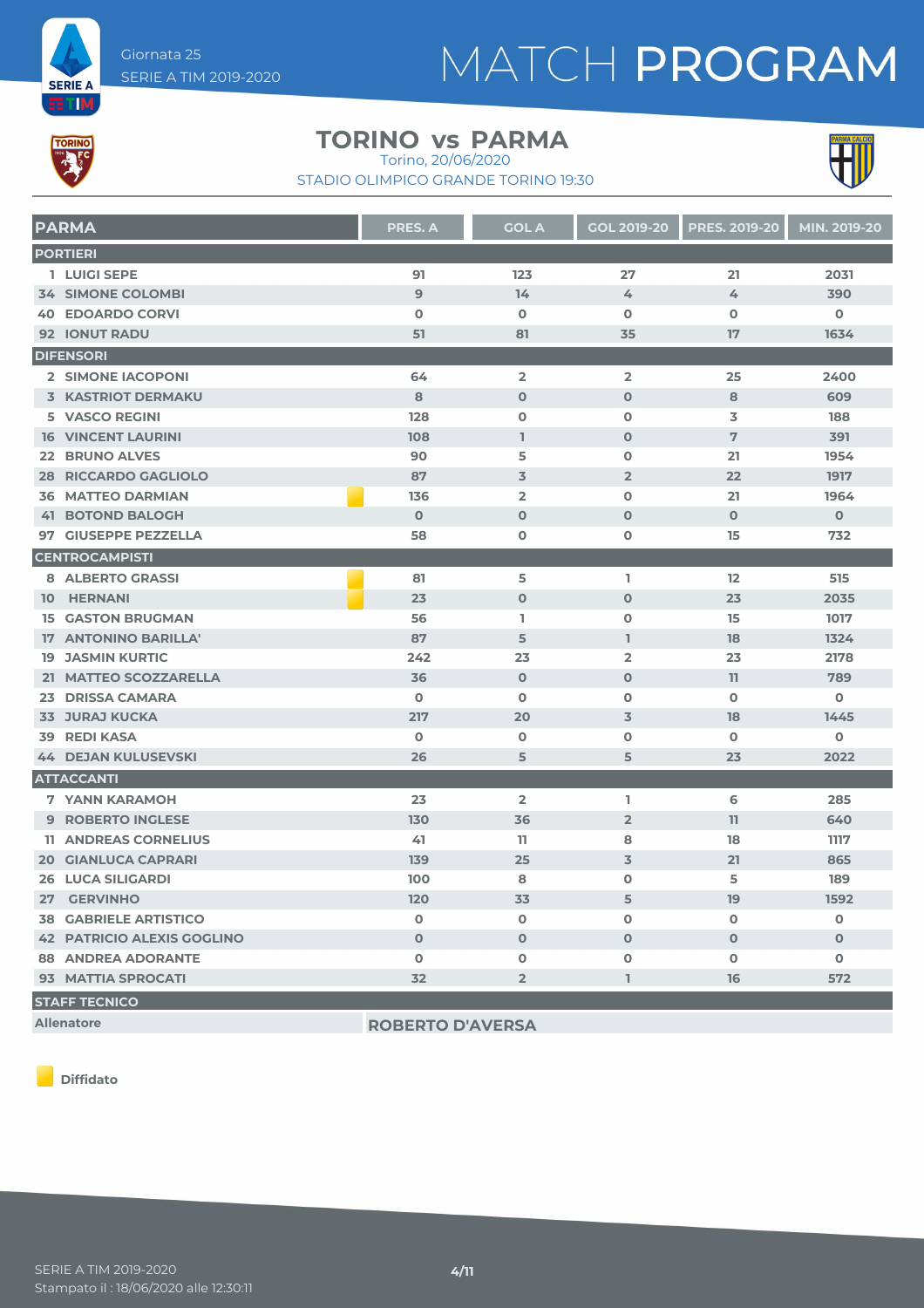



**SERIE A ETIM** 

#### **TORINO** vs PARMA

Torino, 20/06/2020

STADIO OLIMPICO GRANDE TORINO 19:30



### **RENDIMENTO RECENTE**

| <b>TORINO</b> |                                                                                                                          |                                                                                                                                                                                       |         |
|---------------|--------------------------------------------------------------------------------------------------------------------------|---------------------------------------------------------------------------------------------------------------------------------------------------------------------------------------|---------|
| 26^ GIORNATA  | <b>NAPOLI</b>                                                                                                            | <b>TORINO</b>                                                                                                                                                                         |         |
| 29/02/2020    | 19'(1°T) K. MANOLAS, 37'(2°T) G. DI LORENZO                                                                              | 46'(2 <sup>°</sup> T) S. EDERA                                                                                                                                                        | $2 - 1$ |
| 24^ GIORNATA  | <b>MILAN</b>                                                                                                             | <b>TORINO</b>                                                                                                                                                                         |         |
| 17/02/2020    | 25'(1 <sup>°</sup> T) A. REBIC                                                                                           |                                                                                                                                                                                       | $1-0$   |
| 23^ GIORNATA  | <b>TORINO</b>                                                                                                            | <b>SAMPDORIA</b>                                                                                                                                                                      |         |
| 08/02/2020    | 10'(2 <sup>°</sup> T) S. VERDI                                                                                           | 25'(2°T) G. RAMIREZ, 30'(2°T) G. RAMIREZ, 34'(2°T) F.<br><b>QUAGLIARELLA</b>                                                                                                          | $1 - 3$ |
| 22^ GIORNATA  | <b>LECCE</b>                                                                                                             | <b>TORINO</b>                                                                                                                                                                         |         |
| 02/02/2020    | 11'(1 <sup>°</sup> T) A. DEIOLA, 19'(1 <sup>°</sup> T) A. BARAK, 19'(2 <sup>°</sup> T) F. FALCO,<br>33'(2°T) G. LAPADULA |                                                                                                                                                                                       | $4 - 0$ |
| 21^ GIORNATA  | <b>TORINO</b>                                                                                                            | <b>ATALANTA</b>                                                                                                                                                                       |         |
| 25/01/2020    |                                                                                                                          | 17'(1 <sup>°</sup> T) J. ILICIC, 29'(1 <sup>°</sup> T) R. GOSENS, 46'(1 <sup>°</sup> T) D. ZAPATA,<br>8'(2°T) J. ILICIC, 9'(2°T) J. ILICIC, 41'(2°T) L. MURIEL,<br>43'(2°T) L. MURIEL | $O-7$   |
|               |                                                                                                                          |                                                                                                                                                                                       |         |

#### **PARMA**

| <b>26^ GIORNATA</b> | <b>PARMA</b>                                 | <b>SPAL</b>                              |         |
|---------------------|----------------------------------------------|------------------------------------------|---------|
| 08/03/2020          |                                              | 26'(2°T) A. PETAGNA                      | $0 - 1$ |
| <b>24^ GIORNATA</b> | <b>SASSUOLO</b>                              | <b>PARMA</b>                             |         |
| 16/02/2020          |                                              | 25'(1 <sup>°</sup> T) GERVINHO           | $0 - 1$ |
| 23^ GIORNATA        | <b>PARMA</b>                                 | <b>LAZIO</b>                             | $0 - 1$ |
| 09/02/2020          |                                              | 41'(1 <sup>°</sup> T) F. CAICEDO         |         |
| 22^ GIORNATA        | <b>CAGLIARI</b>                              | <b>PARMA</b>                             | $2 - 2$ |
| 01/02/2020          | 19'(1°T) JOAO PEDRO, 9'(2°T) G. SIMEONE      | 42'(1°T) J. KUCKA, 49'(2°T) A. CORNELIUS |         |
| 21^ GIORNATA        | <b>PARMA</b>                                 | <b>UDINESE</b>                           | $2 - 0$ |
| 26/01/2020          | 19'(1°T) R. GAGLIOLO, 34'(1°T) D. KULUSEVSKI |                                          |         |

| <b>CONFRONTO SQUADRE (Valori medi)</b> | <b>TORINO</b> | <b>PARMA</b> |
|----------------------------------------|---------------|--------------|
| <b>Goal Fatti</b>                      | 1.12          | 1.28         |
| <b>Goal Subiti</b>                     | 1.8           | 1.24         |
| Tiri totali                            | 7.8           | 9.28         |
| <b>Tiri in porta</b>                   | 4.2           | 4.64         |
| <b>Assist</b>                          | 0.6           | 0.96         |
| Azioni di attacco                      | 46.76         | 42.88        |
| Passaggi riusciti                      | 307.64        | 289.28       |
| Passaggi riusciti %                    | 77%           | 77%          |
| <b>Falli Fatti</b>                     | 16.32         | 14.12        |
| <b>Falli Subiti</b>                    | 14.6          | 11.52        |
| <b>Baricentro</b>                      | 49.76m        | 47.97m       |
| <b>Passaggi Chiave</b>                 | 2.72          | 2.64         |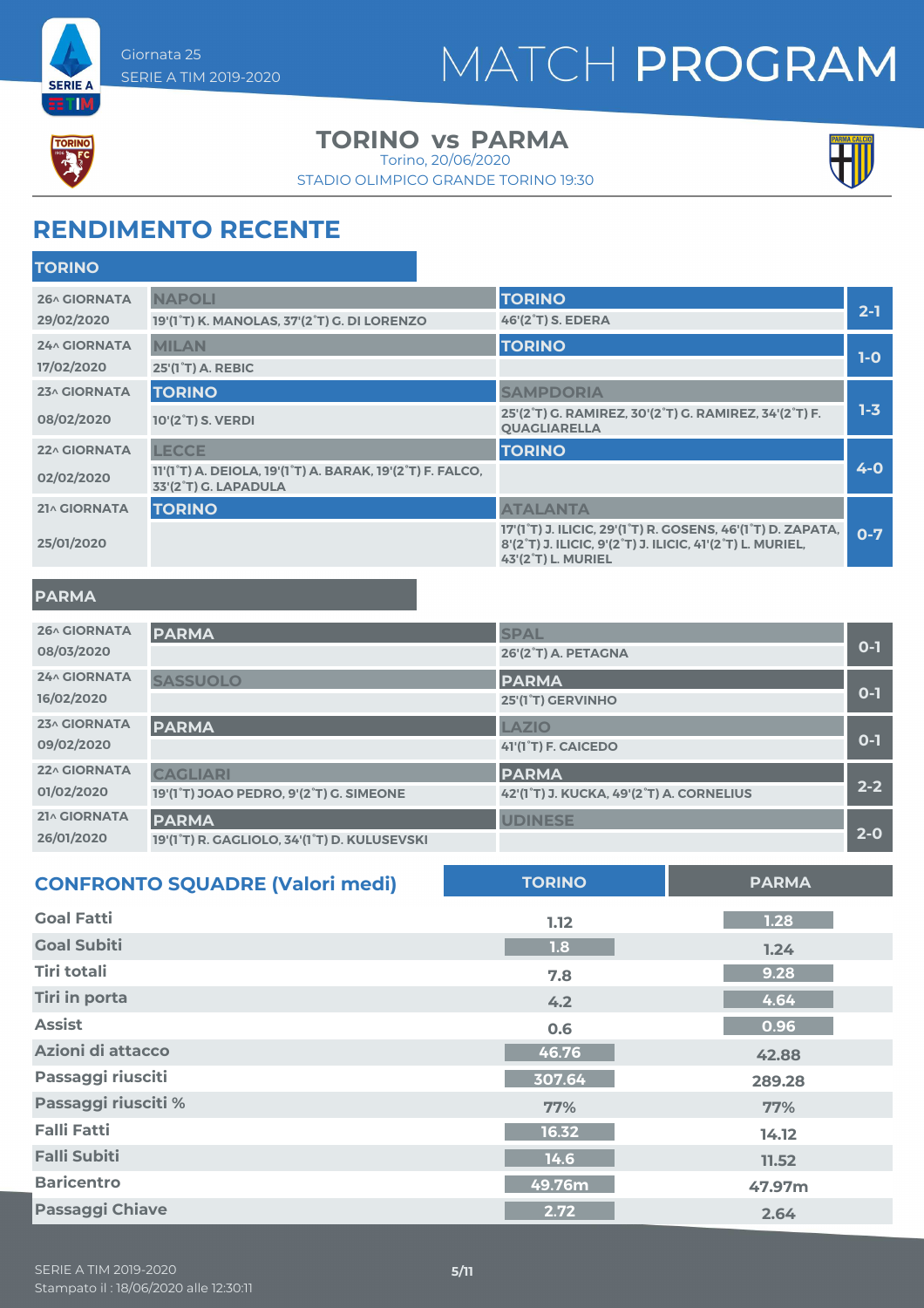# MATCH PROGRAM



**SERIE A** ETIM

#### **TORINO** vs PARMA

STADIO OLIMPICO GRANDE TORINO 19:30 Torino, 20/06/2020



### **RENDIMENTO ATLETICO \***

| <b>TORINO</b>        | Pres. (Min.) | Media (km) | Media<br>print (Km) | <b>PARMA</b>           | Pres. (Min.) | Media (km) | Media<br>Sprint (Km) |
|----------------------|--------------|------------|---------------------|------------------------|--------------|------------|----------------------|
| 29 L. DE SILVESTRI   | 19 (1635')   | 10.824     | 1.236               | 44 D. KULUSEVSKI       | 23 (2022')   | 11.882     | 1.262                |
| <b>5</b> A. IZZO     | 23 (2178')   | 10.441     | 0.796               | 19 J. KURTIC           | 7(655)       | 11.524     | 1.012                |
| 7 S. LUKIC           | 18 (1373')   | 10.439     | 1.025               | <b>33</b> J. KUCKA     | 18 (1445')   | 10.733     | 0.877                |
| 88 T. RINCON         | 21 (1956')   | 10.377     | 0.753               | <b>10 HERNANI</b>      | 23 (2035')   | 10.728     | 0.943                |
| 8 D. BASELLI         | 16 (1347')   | 10.03      | 0.855               | 36 M. DARMIAN          | 21 (1964')   | 10.208     | 0.715                |
| 36 BREMER            | 14 (1190')   | 9.909      | 0.654               | <b>22 B. ALVES</b>     | 21 (1954')   | 10.056     | 0.459                |
| 33 N. NKOULOU        | 19 (1792')   | 9.672      | 0.544               | 17 A. BARILLA'         | 18 (1324')   | 9.96       | 0.933                |
| 9 A. BELOTTI         | 23 (2039')   | 9.53       | 0.846               | 2 S. IACOPONI          | 25 (2400')   | 9.849      | 0.495                |
| <b>34</b> O. AINA    | 20 (1547')   | 9.339      | 0.911               | 28 R. GAGLIOLO         | 22 (1917')   | 9.79       | 0.713                |
| <b>15</b> C. ANSALDI | 16 (1246')   | 9.259      | 0.768               | <b>11</b> A. CORNELIUS | 18 (1117')   | 9.73       | 0.848                |
| 21 A. BERENGUER      | 17(1151)     | 9.224      | 1.003               | 3 K. DERMAKU           | 8(609')      | 9.325      | 0.425                |
| <b>23</b> S. MEITE'  | 21 (1252')   | 9.143      | 0.73                | 21 M. SCOZZARELLA      | 11 (789')    | 9.306      | 0.505                |
| 4 LYANCO             | 10(716)      | 8.623      | 0.56                | 27 GERVINHO            | 19 (1592')   | 9.249      | 1.044                |
| <b>24</b> S. VERDI   | 22 (1379')   | 8.199      | 0.686               | 15 G. BRUGMAN          | 15 (1017')   | 8.843      | 0.647                |
| <b>30 K. DJIDJI</b>  | 12 (750')    | 8.13       | 0.534               | 9 R. INGLESE           | 11(640)      | 8.482      | 0.8                  |
| <b>11</b> S. ZAZA    | 15 (950')    | 7.999      | 0.789               | 7Y. KARAMOH            | 6(285)       | 8.171      | 0.868                |
| 22 V. MILLICO        | 6(144)       | 5.074      | 0.511               | 16 V. LAURINI          | 7(391)       | 8.049      | 0.53                 |
| 20 S. EDERA          | 6(143)       | 4.89       | 0.459               | 97 G. PEZZELLA         | 14 (646')    | 7.724      | 0.671                |
| 80 N. ADOPO          | $1(2^{1})$   | 0.493      | 0.051               | 8 A. GRASSI            | 12(515)      | 7.572      | 0.696                |
|                      |              |            |                     | 26 L. SILIGARDI        | 5(189)       | 7.007      | 0.61                 |
|                      |              |            |                     | 93 M. SPROCATI         | 16 (572')    | 6.196      | 0.615                |
|                      |              |            |                     | 20 G. CAPRARI          | 3(132)       | 5.599      | 0.464                |

**\* Le informazioni riportate sul Rendimento Atletico sono da intendersi riferite al periodo di permanenza nella squadra corrente.**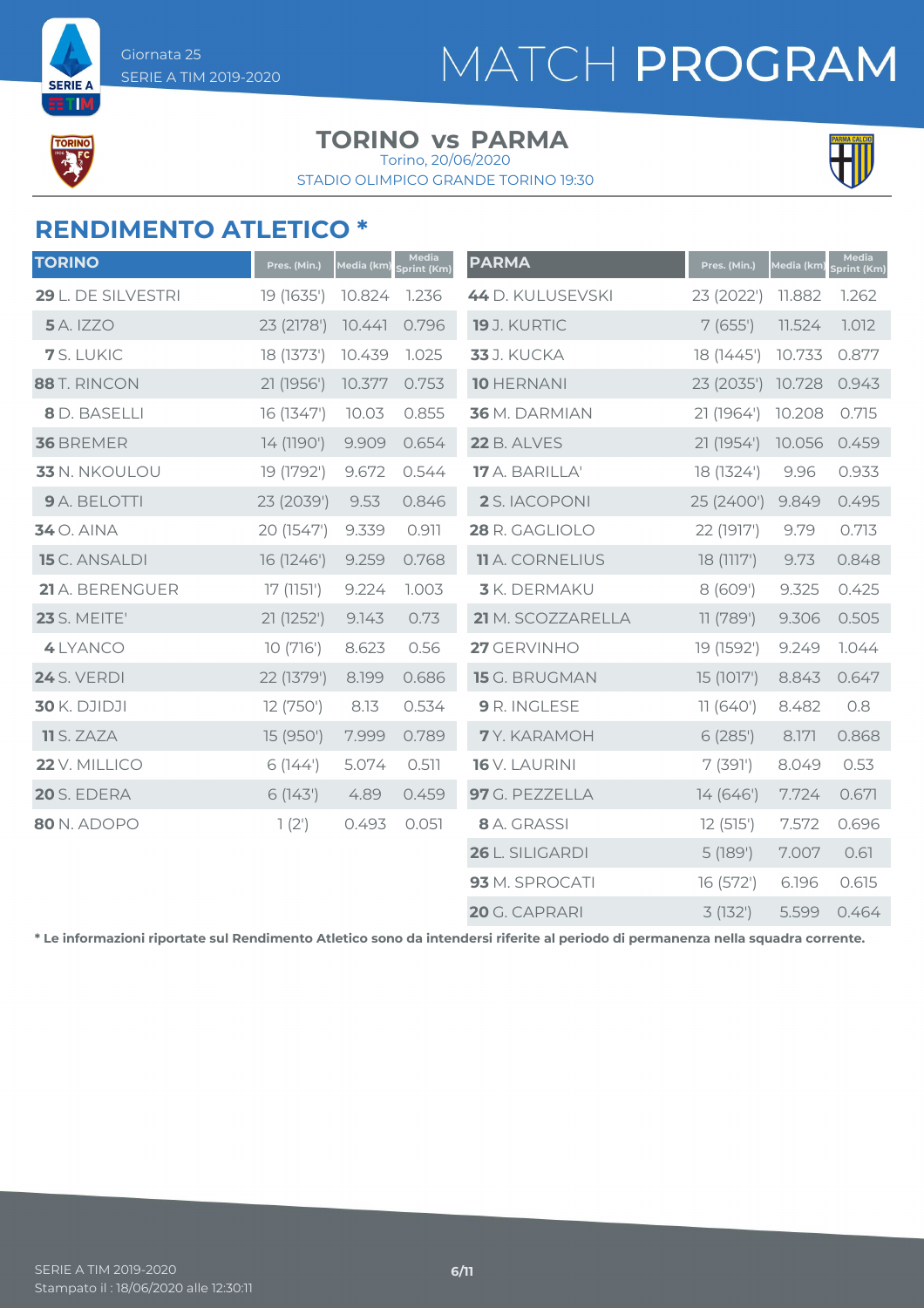



**SERIE A** ETIM

#### **TORINO** vs PARMA

STADIO OLIMPICO GRANDE TORINO 19:30 Torino, 20/06/2020



### **GLI INCONTRI DELLA 25 ^ GIORNATA**

| <b>BRESCIA</b>       | <b>NAPOLI</b>    | 21/02/2020 20:45 1 - 2 |
|----------------------|------------------|------------------------|
| <b>BOLOGNA</b>       | <b>UDINESE</b>   | 22/02/2020 15:00 1 - 1 |
| <b>SPAL</b>          | <b>JUVENTUS</b>  | 22/02/2020 18:00 1 - 2 |
| <b>FIORENTINA</b>    | <b>MILAN</b>     | 22/02/2020 20:45 1 - 1 |
| <b>GENOA</b>         | <b>LAZIO</b>     | 23/02/2020 12:30 2 - 3 |
| <b>ROMA</b>          | <b>LECCE</b>     | 23/02/2020 18:00 4 - 0 |
| <b>TORINO</b>        | <b>PARMA</b>     | 20/06/2020 19:30       |
| <b>HELLAS VERONA</b> | <b>CAGLIARI</b>  | 20/06/2020 21:45       |
| <b>ATALANTA</b>      | <b>SASSUOLO</b>  | 21/06/2020 19:30       |
| <b>INTER</b>         | <b>SAMPDORIA</b> | 21/06/2020 21:45       |

#### **CLASSIFICA SERIE A**

|                      | PTI | <b>GIOC</b> | <b>VINTE</b>   | <b>NULLE</b>            | <b>PERSE</b>   | <b>GF</b> | <b>GS</b> | <b>DIFF.RETI</b> |
|----------------------|-----|-------------|----------------|-------------------------|----------------|-----------|-----------|------------------|
| <b>JUVENTUS</b>      | 63  | 26          | 20             | $\overline{3}$          | $\overline{3}$ | 50        | 24        | $+26$            |
| <b>LAZIO</b>         | 62  | 26          | 19             | 5                       | $\overline{2}$ | 60        | 23        | $+37$            |
| <b>INTER</b>         | 54  | 25          | 16             | 6                       | $\overline{3}$ | 49        | 24        | $+25$            |
| <b>ATALANTA</b>      | 48  | 25          | 14             | 6                       | 5              | 70        | 34        | $+36$            |
| <b>ROMA</b>          | 45  | 26          | 13             | 6                       | $\overline{7}$ | 51        | 35        | $+16$            |
| <b>NAPOLI</b>        | 39  | 26          | 11             | 6                       | 9              | 41        | 36        | $+5$             |
| <b>MILAN</b>         | 36  | 26          | 10             | 6                       | 10             | 28        | 34        | $-6$             |
| <b>HELLAS VERONA</b> | 35  | 25          | 9              | 8                       | 8              | 29        | 26        | $+3$             |
| <b>PARMA</b>         | 35  | 25          | 10             | 5                       | 10             | 32        | 31        | $+1$             |
| <b>BOLOGNA</b>       | 34  | 26          | $\overline{9}$ | $\overline{7}$          | 10             | 38        | 42        | $-4$             |
| <b>SASSUOLO</b>      | 32  | 25          | 9              | 5                       | 11             | 41        | 39        | $+2$             |
| <b>CAGLIARI</b>      | 32  | 25          | 8              | 8                       | 9              | 41        | 40        | $+1$             |
| <b>FIORENTINA</b>    | 30  | 26          | $\overline{7}$ | 9                       | 10             | 32        | 36        | $-4$             |
| <b>UDINESE</b>       | 28  | 26          | $\overline{7}$ | $\overline{7}$          | 12             | 21        | 37        | $-16$            |
| <b>TORINO</b>        | 27  | 25          | 8              | $\overline{\mathbf{3}}$ | 14             | 28        | 45        | $-17$            |
| <b>SAMPDORIA</b>     | 26  | 25          | $\overline{7}$ | 5                       | 13             | 28        | 44        | $-16$            |
| <b>GENOA</b>         | 25  | 26          | 6              | $\overline{7}$          | 13             | 31        | 47        | $-16$            |
| <b>LECCE</b>         | 25  | 26          | 6              | $\overline{7}$          | 13             | 34        | 56        | $-22$            |
| <b>SPAL</b>          | 18  | 26          | 5              | $\overline{3}$          | 18             | 20        | 44        | $-24$            |
| <b>BRESCIA</b>       | 16  | 26          | 4              | 4                       | 18             | 22        | 49        | $-27$            |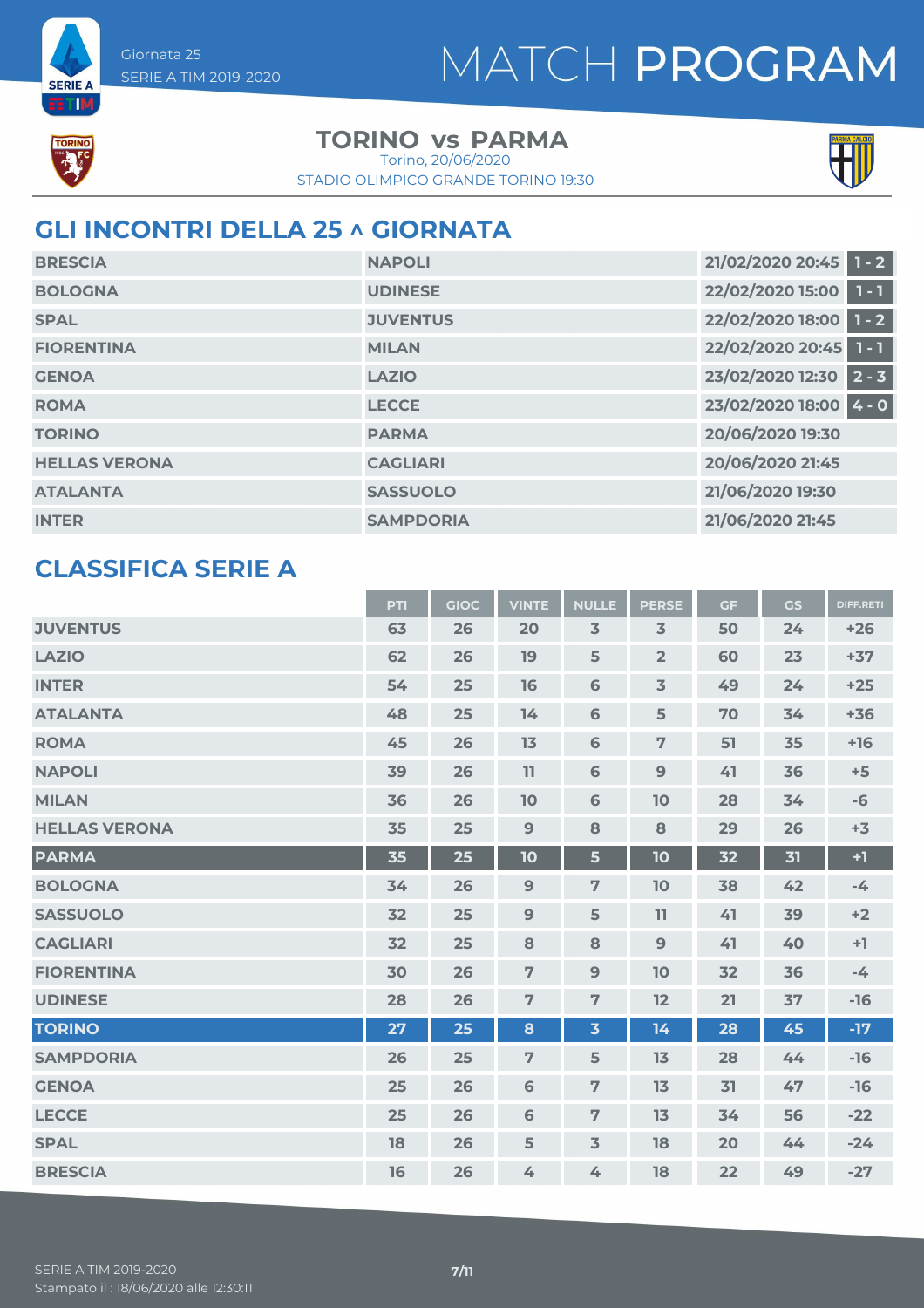# MATCH PROGRAM



**SERIE A RTM** 

#### **TORINO** vs PARMA

STADIO OLIMPICO GRANDE TORINO 19:30 Torino, 20/06/2020



### **CLASSIFICA GIOCATORI**

| <b>RANKING MARCATORI</b> | <b>Gol(Rigore)</b>  |
|--------------------------|---------------------|
| <b>T C. IMMOBILE</b>     | LAZ 27 (10)         |
| 2 C. RONALDO             | <b>JUV</b> 21 (7)   |
| 3 R. LUKAKU              | INT 17 (4)          |
| 4 JOAO PEDRO             | CAG 16 (3)          |
| $5$ J. ILICIC            | <b>ATA 15 (0)</b>   |
| <b>6 L. MURIEL</b>       | <b>ATA</b> 13 (5)   |
| <b>6 F. CAPUTO</b>       | SAS 13 (1)          |
| 8 E. DZEKO               | <b>ROM</b> 12 (0)   |
| 9 D. ZAPATA              | <b>ATA</b> 11 (1)   |
| 9 L. MARTINEZ            | 11(2)<br><b>INT</b> |

### **CLASSIFICA SQUADRE**

| <b>RANKING SQUADRE</b>          | <b>Gol - Media Gol</b> |      |
|---------------------------------|------------------------|------|
| <b>ATALANTA</b>                 | 70                     | 2.8  |
| <b>LAZIO</b><br>2               | 60                     | 2.31 |
| <b>ROMA</b>                     | 51                     | 1.96 |
| <b>JUVENTUS</b><br>4            | 50                     | 1.92 |
| <b>INTER</b><br>5               | 49                     | 1.96 |
| <b>CAGLIARI</b><br>6            | 41                     | 1.64 |
| <b>NAPOLI</b><br>6              | 41                     | 1.58 |
| <b>SASSUOLO</b><br>6            | 41                     | 1.64 |
| <b>BOLOGNA</b><br>$\mathbf{C}$  | 38                     | 1.46 |
| <b>LECCE</b><br>10              | 34                     | 1.31 |
| <b>FIORENTINA</b><br>ПT         | 32                     | 1.23 |
| <b>PARMA</b><br>TT              | 52                     | 1.28 |
| <b>GENOA</b><br>13              | 31                     | 1.19 |
| <b>HELLAS VERONA</b><br>14      | 29                     | 1.16 |
| <b>MILAN</b><br>15 <sub>1</sub> | 28                     | 1.08 |
| <b>SAMPDORIA</b><br>15          | 28                     | 1.12 |
| <b>TORINO</b><br>15             | 28                     | 1.12 |
| <b>BRESCIA</b><br>18            | 22                     | 0.85 |
| <b>UDINESE</b><br>19            | 21                     | 0.81 |
| 20 SPAL                         | 20                     | 0.77 |

|                         | <b>RANKING SQUADRE</b> | <u> Tot Tiri - In Porta - Fuori</u> |             |            |
|-------------------------|------------------------|-------------------------------------|-------------|------------|
|                         | <b>ATALANTA</b>        |                                     | 376 226 150 |            |
| $\overline{\mathbf{2}}$ | <b>NAPOLI</b>          |                                     | 352 182 170 |            |
| $\overline{\mathbf{3}}$ | <b>ROMA</b>            |                                     | 330 184 146 |            |
| 4                       | <b>LAZIO</b>           |                                     | 326 195 131 |            |
| 5                       | <b>JUVENTUS</b>        |                                     | 315 184     | 131        |
| 6                       | <b>BOLOGNA</b>         |                                     | 288 155 133 |            |
| 7                       | <b>MILAN</b>           |                                     | 286 143 143 |            |
| 8                       | <b>INTER</b>           |                                     | 280 176 104 |            |
| 9                       | <b>FIORENTINA</b>      |                                     | 263 142 121 |            |
| 10                      | <b>SAMPDORIA</b>       | 249 131                             |             | <b>118</b> |
| $\overline{\mathbf{1}}$ | <b>SASSUOLO</b>        |                                     | 247 144     | 103        |
| 12                      | <b>LECCE</b>           |                                     | 245 132 113 |            |
| 13                      | <b>UDINESE</b>         |                                     | 236 116 120 |            |
| 14                      | <b>SPAL</b>            |                                     | 234 103 131 |            |
| 15                      | <b>CAGLIARI</b>        |                                     | 232 123 109 |            |
| 15                      | <b>PARMA</b>           | 232 116                             |             | 116        |
| 17                      | <b>GENOA</b>           | 223 128                             |             | 95         |
| 18                      | <b>HELLAS VERONA</b>   |                                     | 219 129     | 90         |
| 19                      | <b>BRESCIA</b>         |                                     | 197 108     | 89         |
|                         | <b>20 TORINO</b>       |                                     | 195 105 90  |            |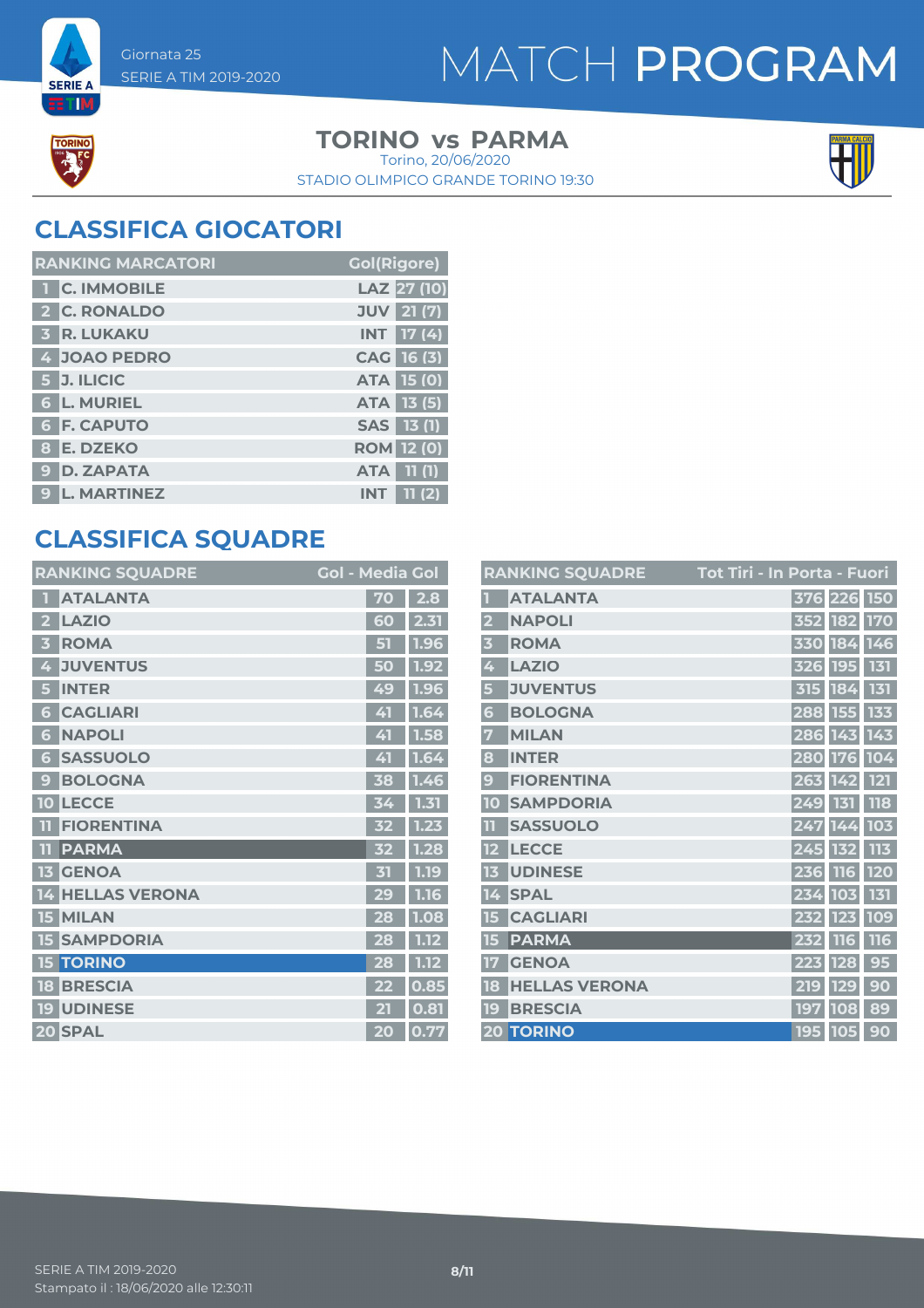# MATCH PROGRAM



**SERIE A** ET M

### **TORINO** vs PARMA



STADIO OLIMPICO GRANDE TORINO 19:30 Torino, 20/06/2020

|                         | <b>RANKING SQUADRE</b>  | <b>Assist</b>   |
|-------------------------|-------------------------|-----------------|
|                         | <b>ATALANTA</b>         | 43              |
| $\overline{2}$          | <b>LAZIO</b>            | 37              |
| $\overline{\mathbf{3}}$ | <b>JUVENTUS</b>         | 31              |
| 4                       | <b>INTER</b>            | 30              |
| 4                       | <b>SASSUOLO</b>         | 30              |
| 6                       | <b>NAPOLI</b>           | 28              |
| ♦                       | <b>ROMA</b>             | 28              |
| 8                       | <b>PARMA</b>            | 24              |
| $\boldsymbol{9}$        | <b>CAGLIARI</b>         | 22              |
|                         | <b>10 BOLOGNA</b>       | 21              |
| n                       | <b>LECCE</b>            | 19              |
|                         | <b>12 GENOA</b>         | 18              |
|                         | <b>13 FIORENTINA</b>    | 17              |
|                         | 14 UDINESE              | 16              |
|                         | <b>15 TORINO</b>        | 15              |
|                         | <b>16 BRESCIA</b>       | 14 <sub>1</sub> |
|                         | <b>16 HELLAS VERONA</b> | 14              |
|                         | <b>16 SAMPDORIA</b>     | 14              |
|                         | <b>19 MILAN</b>         | 13              |
|                         | 20 SPAL                 | 10              |

|                | <b>RANKING SQUADRE</b>     | Passaggi Chiave* |      |
|----------------|----------------------------|------------------|------|
| п              | <b>JUVENTUS</b>            |                  | 4.58 |
| $\overline{2}$ | <b>NAPOLI</b>              |                  | 4.54 |
| 3              | <b>ATALANTA</b>            |                  | 4.52 |
| 4              | <b>LAZIO</b>               |                  | 4.38 |
| 5              | <b>INTER</b>               |                  | 3.92 |
| 6              | <b>ROMA</b>                |                  | 3.77 |
| 7              | <b>MILAN</b>               |                  | 3.62 |
| 8              | <b>CAGLIARI</b>            |                  | 3.36 |
| 8              | <b>SASSUOLO</b>            |                  | 3.36 |
| 10             | <b>BOLOGNA</b>             |                  | 3.35 |
| n              | <b>HELLAS VERONA</b>       |                  | 3.2  |
|                | <b>12 FIORENTINA</b>       |                  | 3.15 |
|                | <b>13 SAMPDORIA</b>        |                  | 3.04 |
| n.             | <b>4 GENOA</b>             |                  | 2.81 |
|                | <b>15 UDINESE</b>          |                  | 2.77 |
|                | <b>16 TORINO</b>           |                  | 2.72 |
| 17             | <b>PARMA</b>               |                  | 2.64 |
|                | <b>18 BRESCIA</b>          |                  | 2.5  |
|                | <b>19 LECCE</b>            |                  | 2.46 |
| 20 SPAL        |                            |                  | 2.15 |
|                | * Valori medi per partita. |                  |      |

|                         | <b>RANKING SQUADRE</b> | Passaggi riusciti - % * |        |    |
|-------------------------|------------------------|-------------------------|--------|----|
|                         | <b>NAPOLI</b>          |                         | 530.12 | 87 |
| $\overline{\mathbf{2}}$ | <b>JUVENTUS</b>        |                         | 519.73 | 87 |
| $\overline{\mathbf{3}}$ | <b>SASSUOLO</b>        |                         | 467.04 | 85 |
| 4                       | <b>ATALANTA</b>        |                         | 457.28 | 84 |
| 5                       | <b>INTER</b>           |                         | 439.6  | 84 |
| 6                       | <b>MILAN</b>           |                         | 424.77 | 83 |
| 7                       | <b>LAZIO</b>           |                         | 414.31 | 84 |
| 8                       | <b>ROMA</b>            |                         | 412.04 | 84 |
| 9                       | <b>BOLOGNA</b>         |                         | 377    | 80 |
| 10                      | <b>GENOA</b>           |                         | 369.88 | 81 |
| m                       | <b>CAGLIARI</b>        |                         | 350.16 | 80 |
|                         | <b>12 FIORENTINA</b>   |                         | 337.62 | 80 |
|                         | <b>13 UDINESE</b>      |                         | 337.42 | 80 |
|                         | 14 SPAL                |                         | 330.12 | 80 |
| 15                      | <b>HELLAS VERONA</b>   |                         | 328.44 | 76 |
|                         | <b>16 LECCE</b>        |                         | 322    | 79 |
|                         | <b>17 TORINO</b>       |                         | 307.64 | 77 |
|                         | <b>18 SAMPDORIA</b>    |                         | 295.2  | 76 |
| 19                      | <b>PARMA</b>           |                         | 289.28 | 77 |
|                         | <b>20 BRESCIA</b>      |                         | 263.77 | 74 |

|  |  | * Valori medi per partita. |
|--|--|----------------------------|
|  |  |                            |

| <b>RANKING SQUADRE</b>                  | Recuperi*           |
|-----------------------------------------|---------------------|
| <b>HELLAS VERONA</b>                    | 92.08               |
| <b>PARMA</b><br>$\overline{\mathbf{2}}$ | 89                  |
| <b>UDINESE</b><br>3                     | 84.73               |
| <b>TORINO</b><br>4                      | 81.92               |
| <b>BRESCIA</b>                          | 80.65               |
| <b>ATALANTA</b><br>6                    | 80.36               |
| <b>FIORENTINA</b><br>7                  | 79.46               |
| <b>INTER</b><br>8                       | 78.76               |
| <b>SAMPDORIA</b><br>$\mathbf{c}$        | 78.32               |
| <b>10 GENOA</b>                         | 77.27               |
| <b>TI</b> CAGLIARI                      | 76.04               |
| <b>12 BOLOGNA</b>                       | 74.65               |
| <b>13 SPAL</b>                          | $\overline{7}$ 4.38 |
| <b>14 LAZIO</b>                         | 74.08               |
| <b>15 ROMA</b>                          | 73.88               |
| 16 MILAN                                | 73.42               |
| <b>17 JUVENTUS</b>                      | 72.27               |
| <b>18 LECCE</b>                         | 65.96               |
| <b>19 NAPOLI</b>                        | 63                  |
| 20 SASSUOLO                             | 62.2                |
|                                         |                     |

\* Valori medi per partita.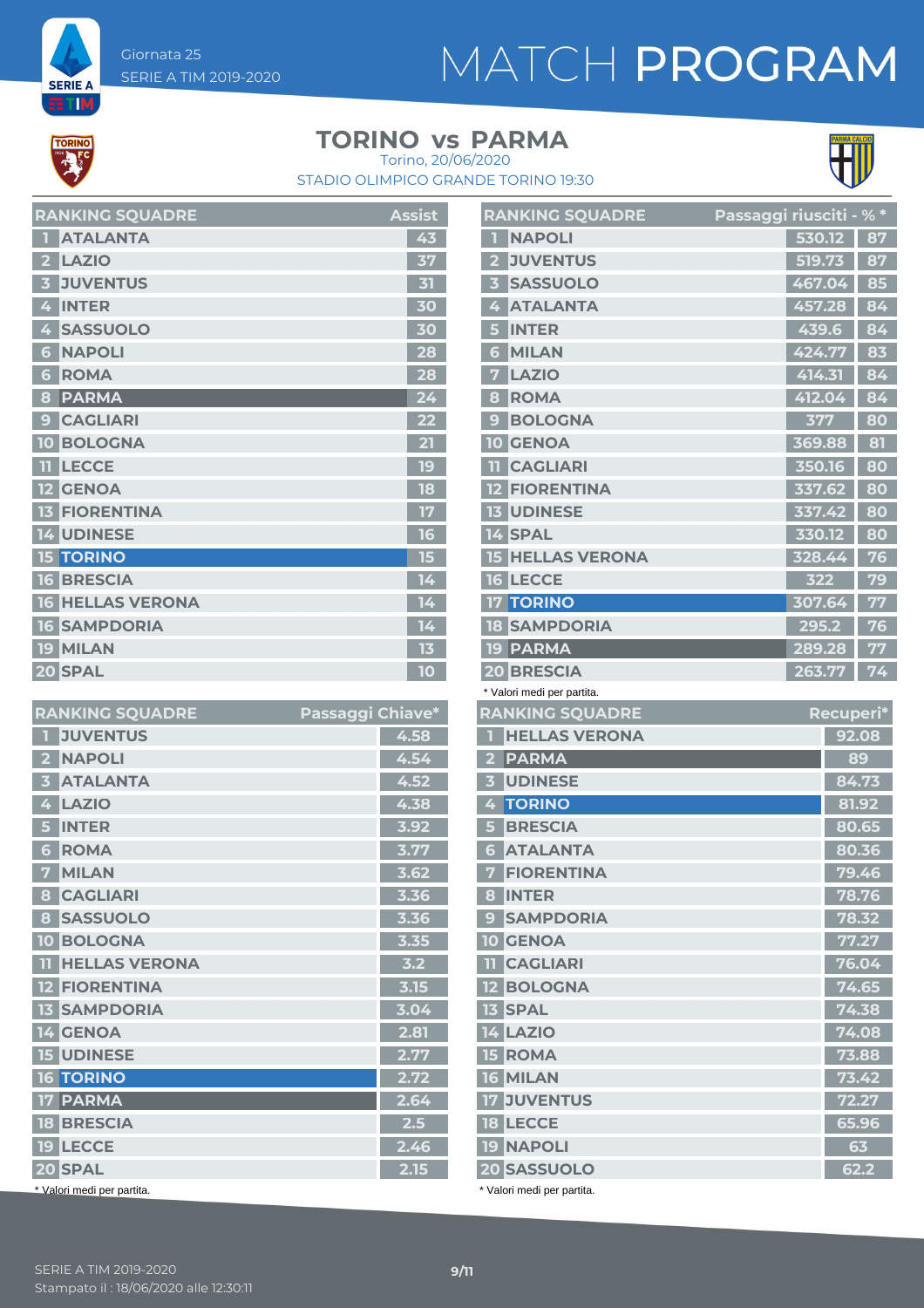# MATCH PROGRAM



**SERIE A ETM** 

#### **TORINO** vs PARMA



STADIO OLIMPICO GRANDE TORINO 19:30 Torino, 20/06/2020

| <b>RANKING SQUADRE</b> | <b>Tot. Parate - Media</b> | <b>RANKING SQUADRE</b> | <b>Media Km</b> |
|------------------------|----------------------------|------------------------|-----------------|
| 1 SPAL                 | 117   4.5                  | 1 INTER                | 112.814         |
| 2 LECCE                | $116$ 4.46                 | 2 LECCE                | 109.815         |
| 3 PARMA                | $112 \, 4.48$              | 3 JUVENTUS             | 109.774         |
| 4 BRESCIA              | 111   4.27                 | 4 HELLAS VERONA        | 109.688         |
| 5 TORINO               | $108$ 4.32                 | 5 PARMA                | 109.435         |
| <b>6 GENOA</b>         | 108 4.15                   | 6 LAZIO                | 109.113         |
| <b>7 SASSUOLO</b>      | $106$ 4.24                 | 7 ROMA                 | 109.045         |
| 8 UDINESE              | 105 4.04                   | 8 BOLOGNA              | 108.99          |
| 9 LAZIO                | $95 \mid 3.65$             | 9 ATALANTA             | 108.908         |
| <b>10 JUVENTUS</b>     | $92$ 3.54                  | <b>10 SPAL</b>         | 108.392         |
| <b>TI FIORENTINA</b>   | $91 \mid 3.5 \mid$         | <b>11 SASSUOLO</b>     | 108.374         |
| 12 CAGLIARI            | $90$ 3.6                   | <b>12 SAMPDORIA</b>    | 108.034         |
| 13 MILAN               | $90$ 3.46                  | <b>13 FIORENTINA</b>   | 107.728         |
| 14 BOLOGNA             | $86$ 3.31                  | 14 MILAN               | 107.496         |
| 14 HELLAS VERONA       | 86 3.44                    | <b>15 NAPOLI</b>       | 107.189         |
| <b>16 SAMPDORIA</b>    | 82 3.28                    | <b>16 BRESCIA</b>      | 107.13          |
| 17 ROMA                | $\overline{81}$ 3.12       | <b>17 UDINESE</b>      | 107.116         |
| <b>18 NAPOLI</b>       | $77$ 2.96                  | <b>18 GENOA</b>        | 106.258         |
| 19 INTER               | 66 2.64                    | <b>19 CAGLIARI</b>     | 105.645         |
| 20 ATALANTA            | $59$ 2.36                  | <b>20 TORINO</b>       | 104.387         |